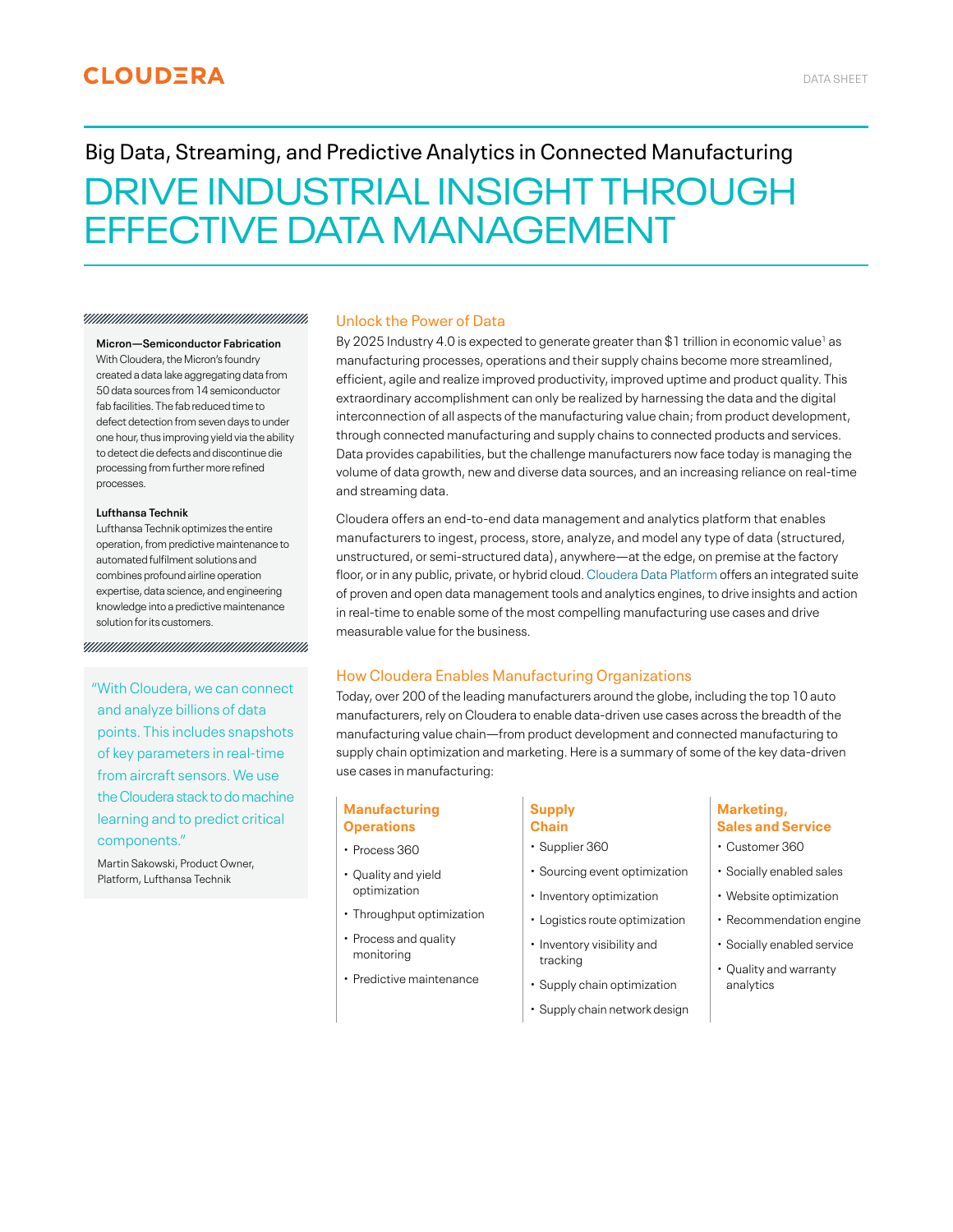

**manufacturers run on Cloudera**

# What Cloudera Offers Manufacturing Organizations

- An end-to-end data management and analytics platform that can help manufacturers drive insights and action from any data, anywhere, in real-time.
- The ability to ingest, process and analyze high volumes of real-time data from any source connected equipment, production sensors, computer vision, historians, ERP & MES systems, historical archives, master data management databases, fleet vehicles, or worker wearables.
- The ability to ingest, train and deploy machine learning models for autonomous vehicles from one common platform.
- Offer massively distributed storage and processing engines for large data sets to execute a wide range of data processing workloads.
- Enable predictive analytics or apply machine learning algorithms to petabytes of data, while maintaining strict enterprise data security, governance, and compliance, audit trails across on-premise and cloud hybrid environments.
- Glean insights from unstructured data sources originating from process sensors, computer vision, robotics, or acoustic sensors.
- The ability to build, test, iterate, and deploy machine learning models to enable use cases such as predictive maintenance and autonomous driving.
- Provide multiple analytical options to drive insights, intelligence, and action from data at the edge, on premise, or in any public, private, or hybrid cloud.



# Multi-Function Platform to Drive Outcomes for Manufacturers